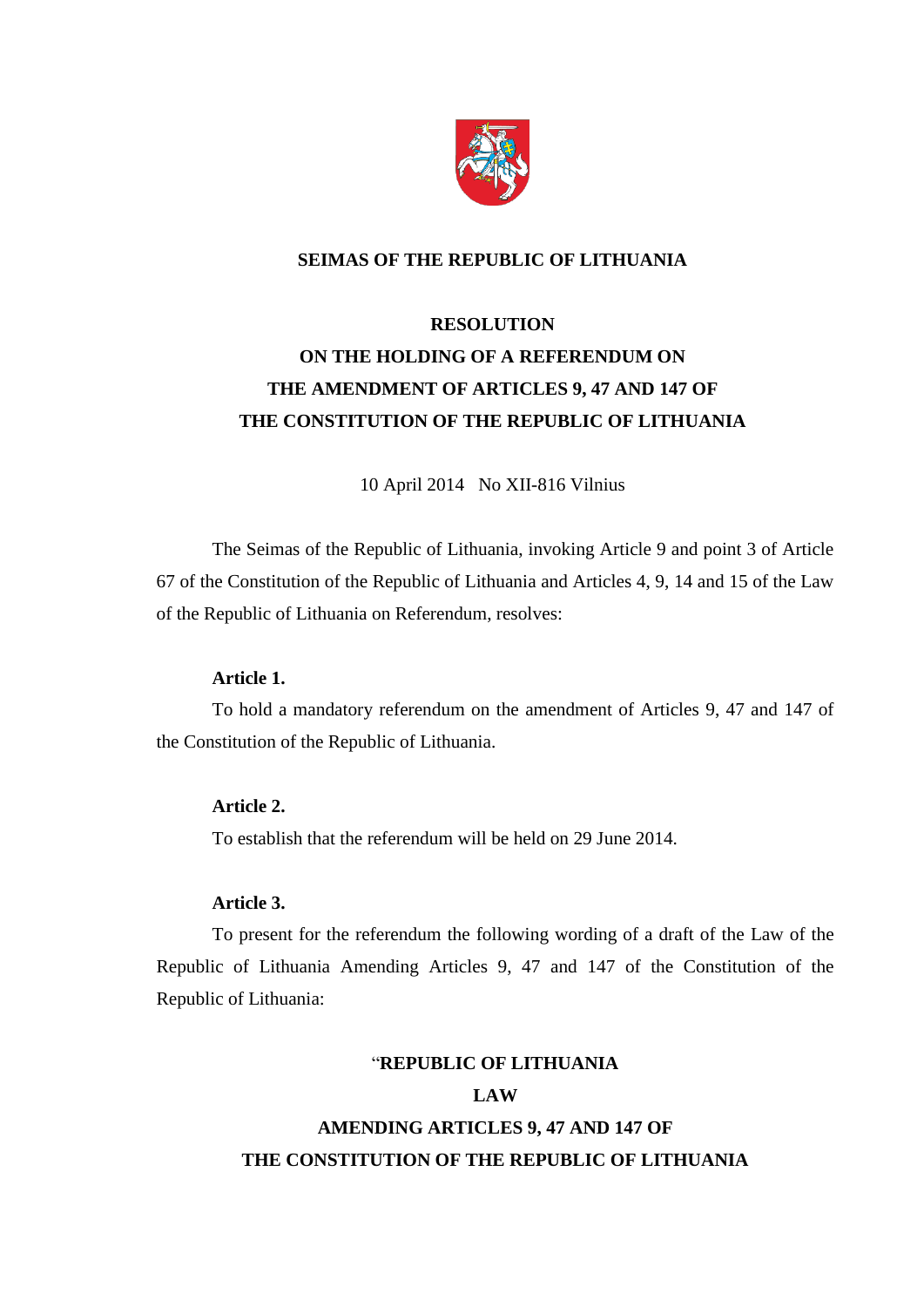2014 No

Vilnius

#### **Article 1. Amendment of Article 9**

1. Article 9(1) shall be amended and set forth to read as follows:

"The most significant issues concerning the life of the State and the Nation shall be decided by referendum. Decisions taken by referendum may be amended only by referendum."

2. Article 9(3) shall be amended and set forth to read as follows:

"A referendum shall also be held if not less than 100,000 citizens with the electoral right so request."

# **Article 2. Amendment of Article 47**

Article 47 shall be amended and set forth to read as follows:

# "**Article 47**

The underground, internal waters, forests and parks may belong by the right of ownership only to the citizens and the State of the Republic of Lithuania.

The Republic of Lithuania shall have the exclusive rights to the airspace over its territory, its continental shelf and the economic zone in the Baltic Sea.

The underground as well as internal waters, forests, parks, roads, historical, archaeological and cultural objects of national and communal importance shall belong by the right of exclusive ownership to the Republic of Lithuania.

Issues of national and communal importance related to the extraction and use of natural resources shall be solved only by referendum.

Plots of land may belong to a foreign state by the right of ownership for the establishment of its diplomatic missions and consular posts according to the procedure and conditions established by law."

# **Article 3. Amendment of Article 147**

Article 147(1) shall be amended and set forth to read as follows:

"A motion to alter or supplement the Constitution of the Republic of Lithuania may be submitted to the Seimas by a group of not less than 1/4 of all the Members of the Seimas or not less than by 100,000 citizens with the electoral right."